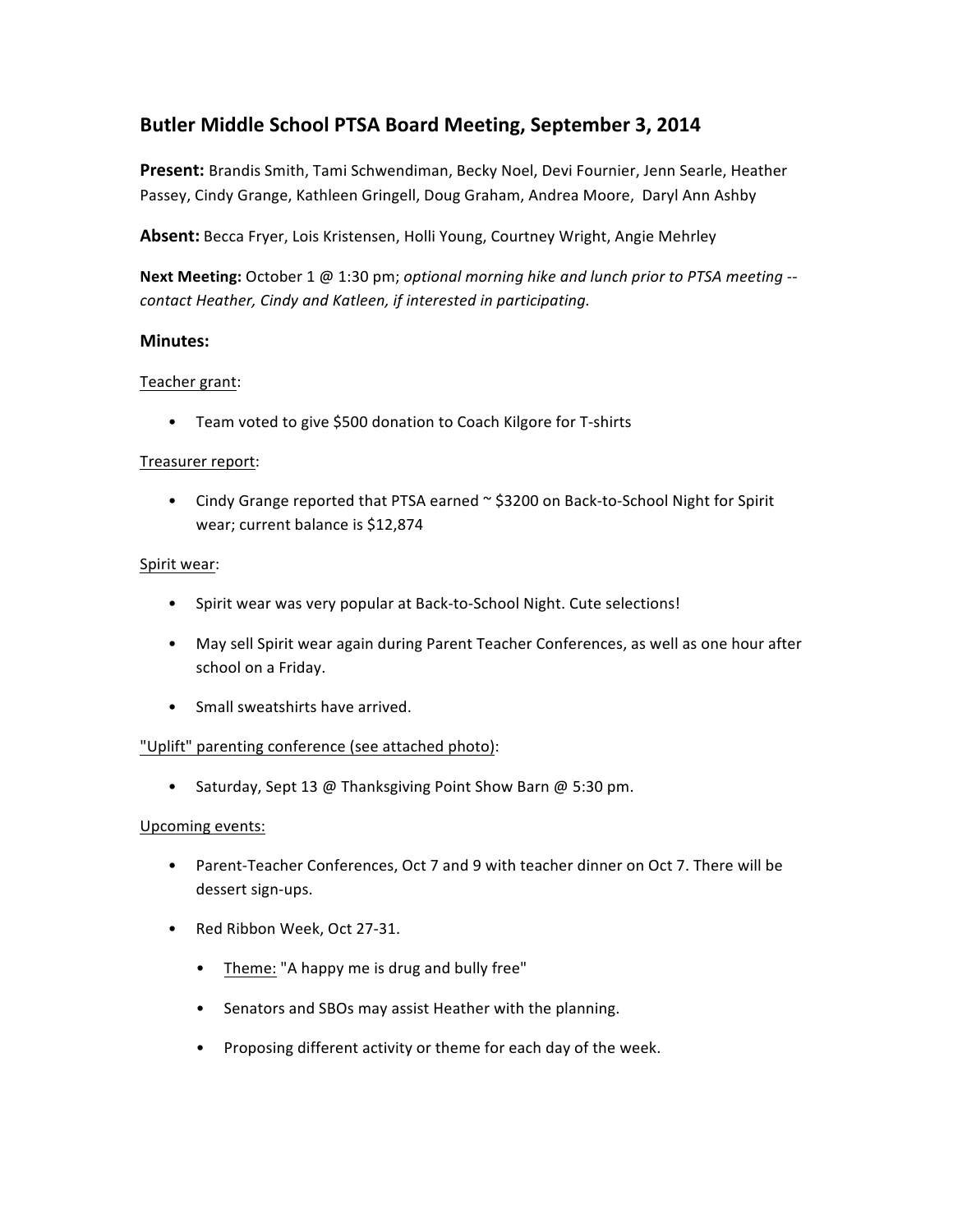- Assembly most likely on Wed, Oct 29 or Thurs, Oct 30. Assembly will feature accapella group, "Revoiced," for discounted rate of \$800.
- Andrea will assist Heather with the banner preparation.
- Memory Book
	- Considered the PTSA fundraiser
	- 6-8 students will assist in editing, design and photography. Applications are due September 18.
	- Will order 600 books; teacher price \$15; \$300 budget
	- Team and club photos will be taken on a Friday in January
	- Reserved Mondays from 3-4 pm in the Media Center from Oct March

# Calendar:

- Needed: 2 math aides (part time) and one front office aide (17 hrs per week)
- September 5 Assemblies for 6th (2nd period) and7th (3rd period) grades to review drug policy, dress code, "THINK" policy in regards to social media
- September 9 Senate  $@$  8:55 am
- September 10 Council meeting @ 4 pm
- September 11 Remembrance statement and Veteran's Wall; Veteran's Assembly on November 11 @ 11 am
- September 19 No school
- September 23 Evacuation drill
- September 25 United Assemblies (SBO-run contests) @ 1 and 2 pm
- September 30 Mid-terms
- Oct 1 PT & me for the 6th grade; student-led portfolios with parents
- Oct 2 PTSA volunteers needed to staff attendance desk and head secretary from 7:30 -3 pm
- Oct 6 Explore Testing for 6th grade
- October 7 and 9 Parent-Teacher Conference.